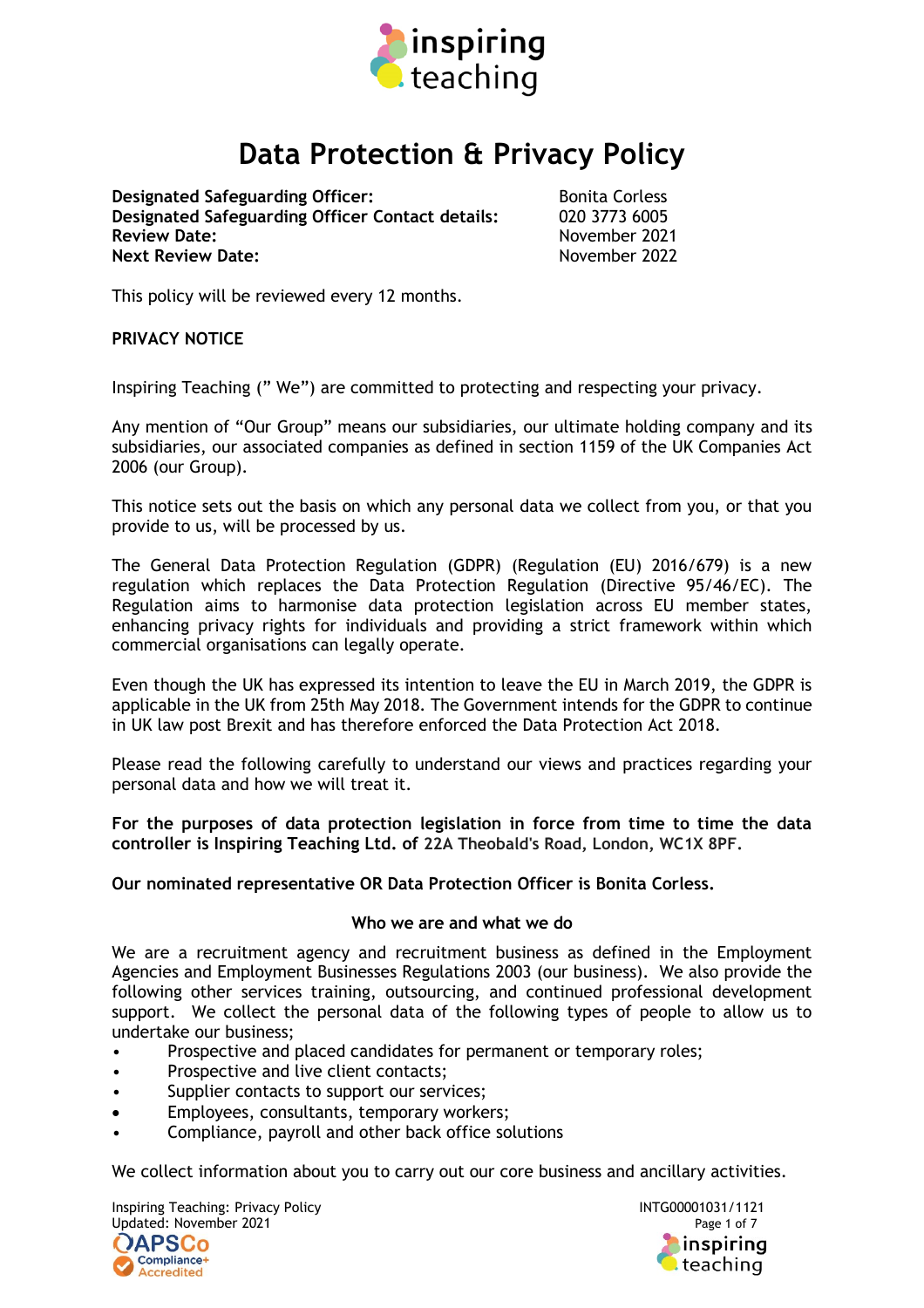

#### **Information you give to us or we collect about you.**

This is information about you that you give us by filling in forms on our site at Mermaid House, Puddle Dock, London EC4V 3DB (our site) or by corresponding with us by phone, email, other locations of meeting or otherwise. It includes information you provide when you register to use our site, to enter our database, subscribe to our services, attend our events, participate in discussion boards or other social media functions on our site, enter a competition, promotion or survey, use our preferred suppliers to continue your professional development and when you report a problem with our site.

The information you give us or we collect about you may include your name, address, private and corporate e-mail address and phone number, financial information, compliance documentation including identity, address, National Insurance, DBS checks, health declarations and references, verifying your qualifications and experience and your right to work in the United Kingdom, curriculum vitae and photograph, links to your professional profiles available in the public domain e.g. LinkedIn, Twitter, business Facebook or corporate websites.

## **Information we collect about you when you visit our website.**

With regard to each of your visits to our site we will automatically collect the following information:

- technical information, including the Internet protocol (IP) address used to connect your computer to the Internet, your login information if applicable, browser type and version, browser plug-in types and versions, operating system and platform;
- information about your visit, including the full Uniform Resource Locators (URL), clickstream to, through and from our site (including date and time), products you viewed or searched for, page response times, download errors, length of visits to certain pages, page interaction information (such as scrolling, clicks, and mouseovers), methods used to browse away from the page, anything you upload e.g. CV or contact information to register and any phone number used to call our customer service number.

## **Information we obtain from other sources.**

This is information we obtain about you from other sources such as LinkedIn, corporate websites, job board websites, online CV libraries, your business card, personal recommendations etc. In this case we will inform you, by sending you this privacy notice, within a maximum of 30 days of collecting the data of the fact we hold personal data about you, the source the personal data originates from and whether it came from publicly accessible sources, and for what purpose we intend to retain and process your personal data.

We are working closely with third parties including companies within our Group, business partners, sub-contractors in technical, professional, payment and other services, advertising networks, analytics providers, search information providers, professional advisors, professional development training providers, The Home Office, DBS service and compliance providers. We may receive information about you from them for the purposes of our recruitment services and ancillary support services.

As part of your registration with the agency, and continued registration with the agency once deemed vetted, we will request and maintain references on your file for the use to



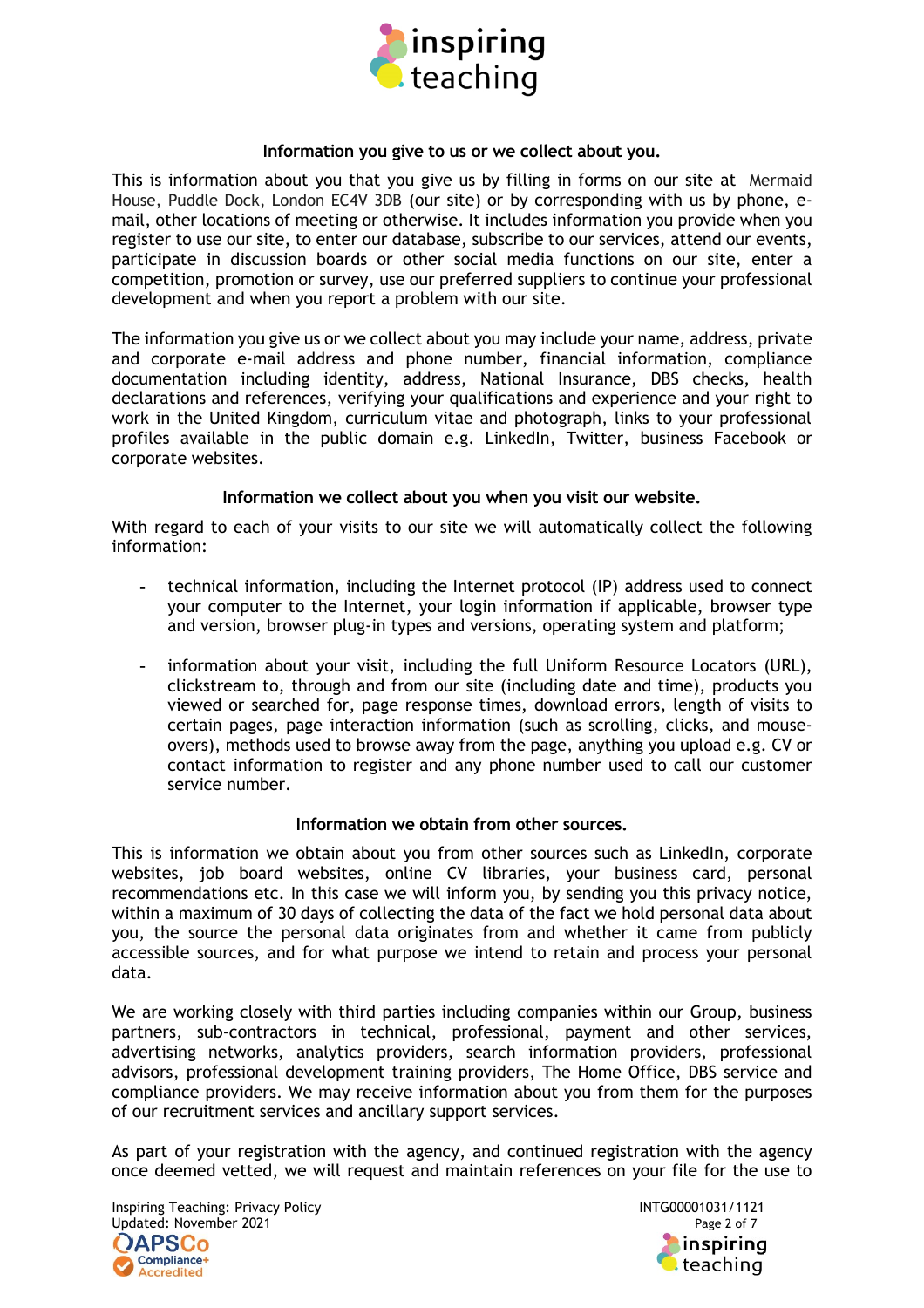

find you suitable work going forward.

# **Purposes of the processing and the legal basis for the processing**

We use information held about you in the following ways:

- To carry out our obligations arising from any contracts we intend to enter into or have entered into between you and us and to provide you with the information, products and services that you request from us or we think will be of interest to you because it is relevant to your career or to your organisation.
- To provide you with information about other goods and services we offer that are similar to those that you have already purchased, been provided with or enquired about.
- The core service we offer to our candidates and clients is the introduction of candidates to our clients for the purpose of temporary or permanent engagement. However, our service expands to supporting individuals throughout their career and to supporting businesses' resourcing needs and strategies.

Our legal basis for the processing of personal data is our legitimate interests, described in more detail below, although we will also rely on contractual obligations to which you are subject, legal obligations and consent for specific uses of data].

We will rely on contractual obligations if we are negotiating or have entered into a placement agreement with you or your organisation or any other contract to provide services to you or receive services from you or your organisation.

We will rely on legal obligation in some cases, where we are required by law or regulation to process your data.

We will in some circumstances rely on consent for particular uses of your data. Where we rely on consent, you will be asked for your express consent. An example of when we will rely on consent as the legal basis for processing your data is when we process your data for marketing purposes.

## **Our Legitimate Interests**

Our legitimate interests in collecting and retaining your personal data is described below:

As a recruitment business and recruitment agency we introduce candidates to clients for permanent employment, temporary worker placements or independent professional contracts. The exchange of personal data of our candidates and our client contact details is a fundamental part of this process.

In order to support our candidates' career aspirations and our clients' resourcing needs, we require a database of candidate and client personal data. The database will contain historical information as well as current resourcing requirements.

To maintain, expand and develop our business we need to record the personal data of prospective candidates and client contacts.

To deliver our ancillary services we need to maintain an active database of professionals who are interested and suitable for the positions our Schools request cover for.

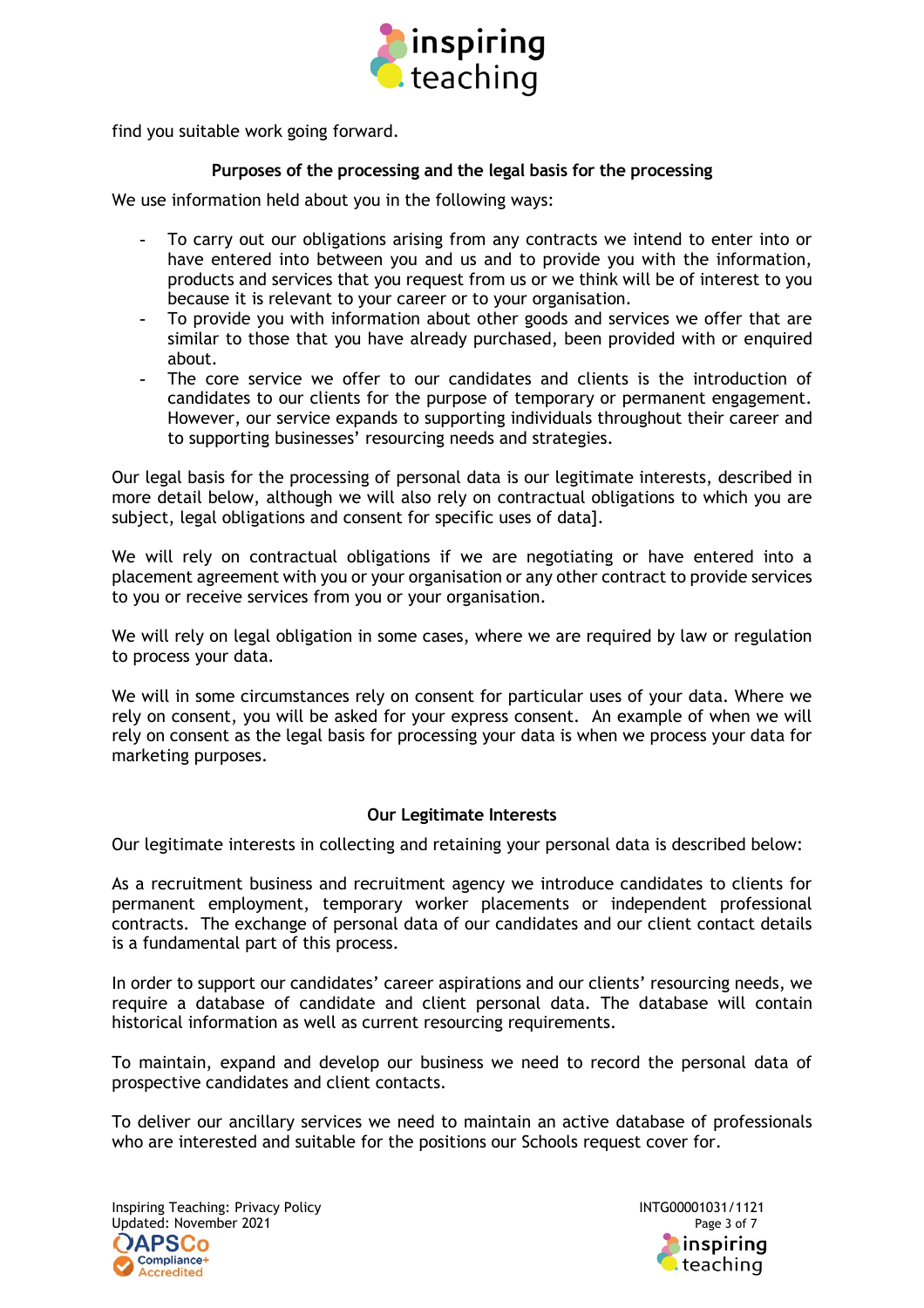

## **Consent**

Should we want or need to rely on consent to lawfully process your data we will request your consent orally, by email, form or by an online process for the specific activity we require consent for and record your response on our system. Where consent is the lawful basis for our processing you have the right to withdraw your consent to this particular processing at any time.

## **Other Uses we will make of your data:**

We will also use your data:

- To keep you up to date with available jobs
- To keep your file compliant and updated
- To sell your profile to a prospective school you have expressed interest in working with
- To administer our site and for internal operations, including troubleshooting, data analysis, testing, research, statistical and survey purposes;
- To improve our site to ensure that content is presented in the most effective manner for you when you are using your computer or other devices;
- To notify you about changes to our service;
- To allow you to participate in interactive features of our service, when you choose to do so;
- As part of our efforts to keep our site safe and secure;
- To measure or understand the effectiveness of advertising we serve to you and others, and to deliver relevant advertising to you;
- To make suggestions and recommendations to you and other users of our site about goods or services that may interest you or them

We do/do not undertake automated decision making or profiling. We use our computer systems to search and identify personal data in accordance with parameters set by a person. A person will always be involved in the decision-making process. *If automated decision making or profiling is going to be used, we will provide information about how decisions are made, the significance and the consequences of the decision making*.

## **Do you have to provide us with personal data?**

You may refuse to give us your personal and sensitive personal data. Furthermore, you have the right to ask us to delete, change or stop processing your data that we have already received or collected. If you do not provide us with personal or sensitive personal data, or if you request a restriction of processing however, we may not be able to provide you with the services that you have requested and that are stated in this policy.

## **Disclosure of your information inside and outside of the EEA**

We will share your personal information with:

Any member of our group both in the EEA and outside of the EEA.

Selected third parties including:

- Clients for the purpose of introducing candidates to them;
- Candidates for the purpose of arranging interviews and engagements;
- Clients, business partners, suppliers and sub-contractors for the performance and compliance obligations of any contract we enter into with them or you;

Inspiring Teaching: Privacy Policy International Communication of the INTG00001031/1121 Updated: November 2021 **Page 4 of 7** Page 4 of 7 **APSCo** Compliance+ **Accredited** 

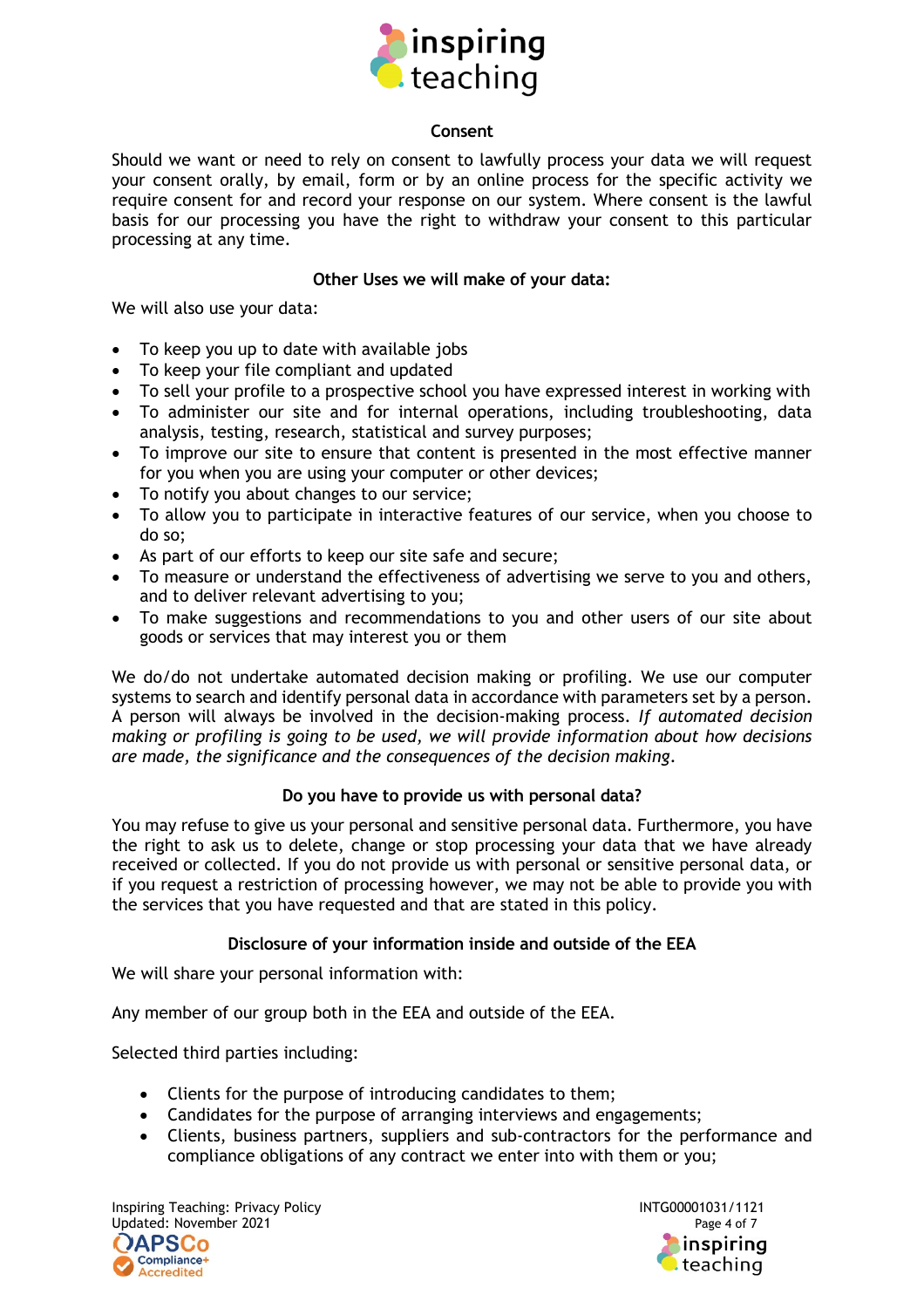

- subcontractors including email marketing specialists, event organisers, payment and other financial service providers
- Analytics and search engine providers that assist us in the improvement and optimisation of our site;

We will disclose your personal information to third parties:

- In the event that we sell or buy any business or assets, in which case we will disclose your personal data to the prospective seller or buyer of such business or assets.
- If Inspiring Teaching Ltd. or substantially all of its assets are acquired by a third party, in which case personal data held by it about its customers will be one of the transferred assets.
- If we are under a duty to disclose or share your personal data in order to comply with any legal obligation, or in order to enforce or apply our terms of use and other agreements; or to protect the rights, property, or safety of Inspiring Teaching, our customers, or others. This includes exchanging information with other companies and organisations for the purposes of fraud protection and credit risk reduction.

The lawful basis for the third-party processing will include:

- Their own legitimate interests in processing your personal data, in most cases to fulfil their internal resourcing needs;
- Satisfaction of their contractual obligations to us as our data processor;
- For the purpose of a contract in place or in contemplation;
- To fulfil their legal obligations.

## **Where we store and process your personal data**

All information you provide to us is stored on our secure servers. Any payment transactions will be encrypted using SSL technology. Where we have given you (or where you have chosen) a password which enables you to access certain parts of our site, you are responsible for keeping this password confidential. We ask you not to share a password with anyone.

Unfortunately, the transmission of information via the internet is not completely secure. Although we will do our best to protect your personal data, we cannot guarantee the security of your data transmitted to our site; any transmission is at your own risk. Once we have received your information, we will use strict procedures and security features to try to prevent unauthorised access.

## **Retention of your data**

We understand our legal duty to retain accurate data and only retain personal data for as long as we need it for our legitimate interests and that you are happy for us to do so. Accordingly, we have a data retention notice and run data routines to remove data that we no longer have a legitimate interest in maintaining. You will be contacted by a member of the Inspiring Teaching team to confirm your interest in maintaining with the agency if you have not worked or been active with us for some time.

We do the following to try to ensure that the data we hold on you is accurate:

• prior to making an introduction we check that we have accurate information about you;

• we keep in touch with you so you can let us know of changes to your personal data; We segregate our data so that we keep different types of data for different time periods. The criteria we use to determine whether we should retain your personal data include:

Inspiring Teaching: Privacy Policy INTG00001031/1121 Updated: November 2021 **Page 5 of 7** and 2021 **OAPSCo** Compliance+ **Accredited** 

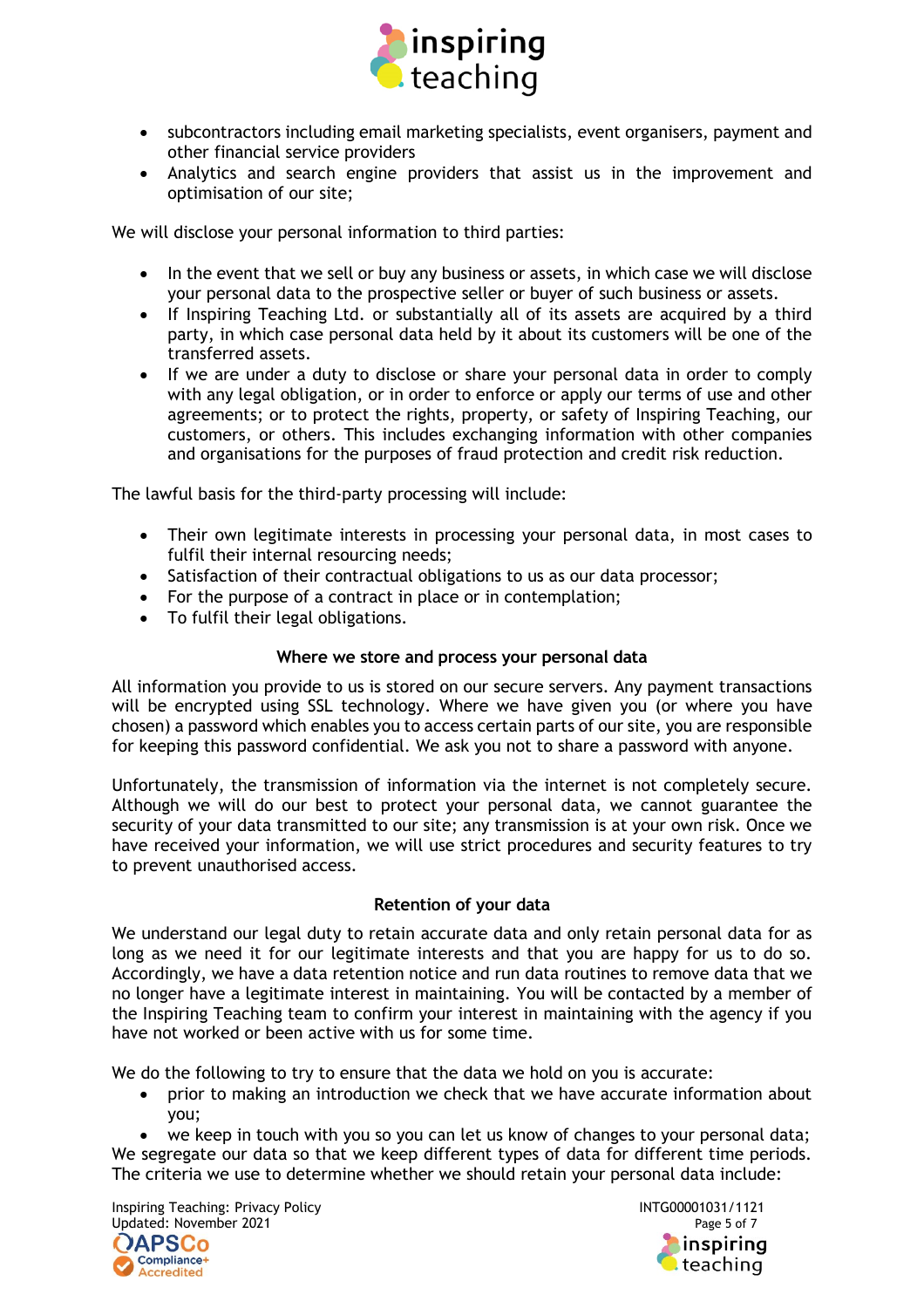

- the nature of the personal data;
- its perceived accuracy;
- our legal obligations;
- whether an interview or placement has been arranged; and
- our recruitment expertise and knowledge of the industry by country, sector and job role.

We may store and handle your data in the following ways:

- We may archive part or all of your personal data, retain it on our financial systems only or delete all or part of the data from our main Customer Relationship Manager (CRM) system.
- We may pseudonymise parts of your data, particularly following a request for restriction or erasure of your data, to ensure that we do not re-enter your personal data on to our database, unless requested to do so.

For your information, Pseudonymised Data is created by taking identifying fields within a database and replacing them with artificial identifiers, or pseudonyms.

Our current retention notice is available upon request.

#### **Your rights**

You have the right to ask us not to process your personal data for marketing purposes. We will usually inform you (before collecting your data) if we intend to use your data for marketing purposes or if we intend to disclose your information to any third party for marketing purposes. We will collect express consent from you, if legally required, prior to using your personal data for marketing purposes.

You can exercise your right to accept or prevent processing for marketing purposes by requesting. You can also exercise the right to not have your data used for marketing purposes at any time by contacting us at compliance@inspiringteaching.co.uk.

Our site may, from time to time, contain links to and from the websites of our partner networks, advertisers and affiliates. If you follow a link to any of these websites, please note that these websites have their own privacy policies and that we do not accept any responsibility or liability for these policies. Please check these policies before you submit any personal data to these websites.

## **The GDPR provides you with the right to:**

- **Request correction** of the personal information that we hold about you. This enables you to have any incomplete or inaccurate information we hold about you corrected.
- **Request erasure** of your personal information. This enables you to ask us to delete or remove personal information where there is no good reason for us continuing to process it. You also have the right to ask us to delete or remove your personal information where you have exercised your right to object to processing (see below).
- **Object to processing** of your personal information where we are relying on a legitimate interest (or those of a third party) and there is something about your particular situation which makes you want to object to processing on this ground. You also have the right to object where we are processing your personal information for direct marketing purposes.

Inspiring Teaching: Privacy Policy International Communication of the INTG00001031/1121 Updated: November 2021 **Page 6 of 7** and 2021 **APSCo** Compliance+ **Accredited**